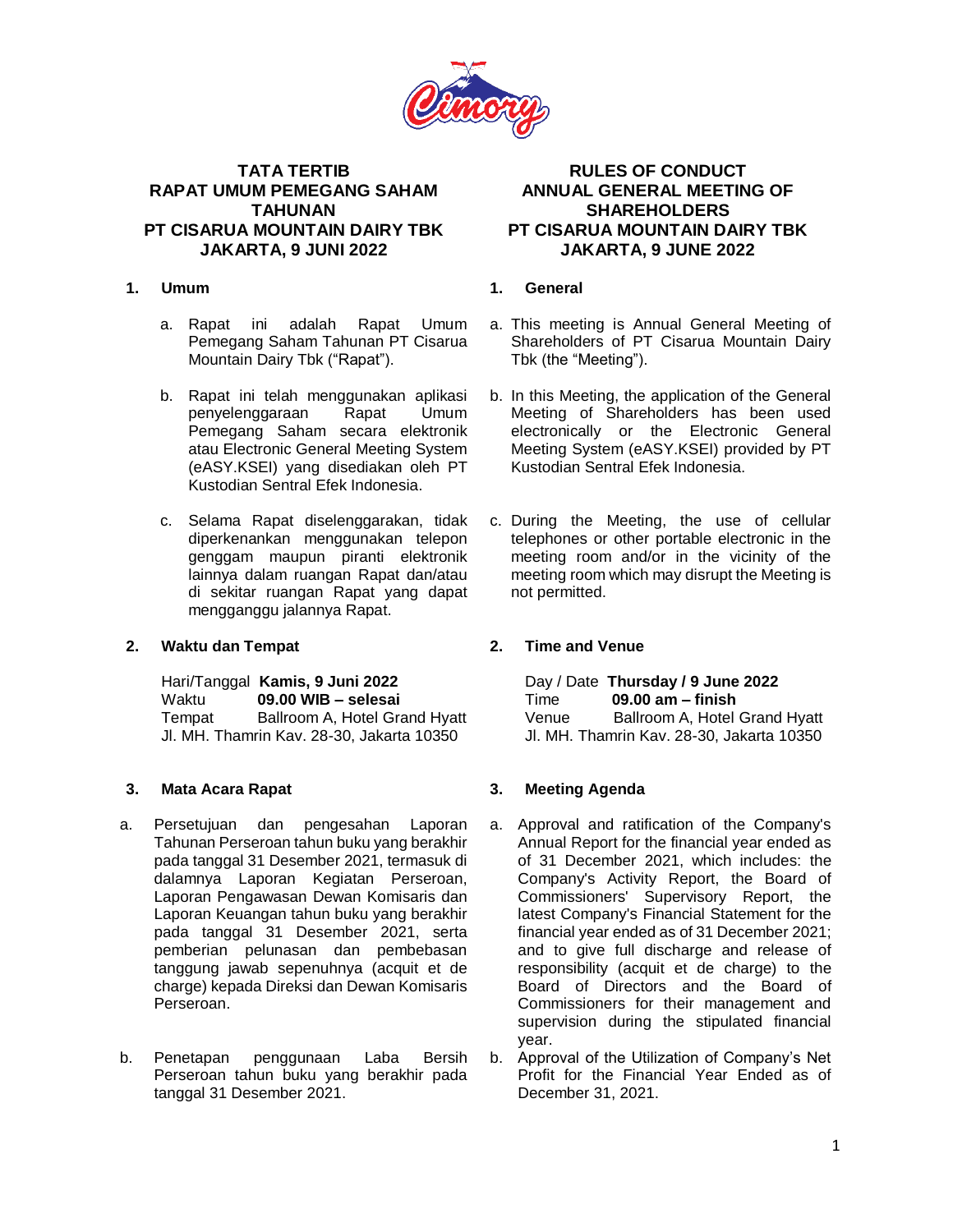

- c. Laporan realisasi penggunaan dana hasil penawaran umum.
- d. Penunjukkan Akuntan Publik Perseroan Untuk Tahun Buku 2022.
- e. Penetapan Gaji/Honorarium dan Tunjangan Bagi Anggota Dewan Komisaris dan Direksi Perseroan.
- f. Persetujuan atas Perubahan Susunan Anggota Direksi Perseroan

#### **4. Penjelasan Mata Acara**

#### **Mata Acara 1**

Persetujuan Laporan Tahunan dan pengesahan Laporan Keuangan Konsolidasian Perseroan yang berakhir pada tanggal 31 Desember 2021, yang telah diaudit oleh Bapak Arief Somantri, dari Kantor Akuntan Publik Purwantono, Sungkoro, & Surja (Firma anggota jaringan global Ernst & Young/EY di Indonesia) yang telah ditandatangani pada tanggal 22 Maret 2022 dengan pendapat wajar, dalam semua hal yang material.

Pemberian pembebasan dan pelunasan sepenuhnya (acquit et de charge) kepada Direksi dan Dewan Komisaris Perseroan atas segala tindakan pengurusan dan pengawasan selama tahun buku 2021.

#### **Mata Acara 2**

Persetujuan penetapan penggunaan laba bersih Perseroan tahun buku 2021 untuk pembayaran dividen tunai, dana cadangan, dan sebagai laba ditahan.

#### **Mata Acara 3**

Pemenuhan kewajiban Perseroan sesuai dengan Peraturan OJKNo.30/POJK.04/2015 tentang Laporan Realisasi Penggunaan Dana Hasil Penawaran Umum.

#### **Mata Acara 4**

Atas rekomendasi dari Komite Audit, Dewan Komisaris Perseroan mengusulkan kepada Rapat untuk menunjuk Kantor Akuntan Publik Purwantono, Sungkoro dan Surja melakukan audit Laporan Keuangan Konsolidasian

- c. Report on the realization of the use of proceeds of public offering.
- d. Appointment of Registered Public Accountants of the Company for the Financial Year of 2022.
- e. Approval on the Salary / Honorarium and Benefits of member of the Board of Commissioners and Board of Directors of the Company.
- f. Approval on the change in the composition of the Company's Board of Directors

### **4. Agenda Explanation**

#### **Agenda 1**

The approval of the Company's Annual Report and the ratification of the Company's Consolidated Financial Statements for the year ending on December 31, 2021, which has been audited by Arief Somantri, from Purwantono, Sungkoro, & Surja Public Accounting Firm (a member of Ernst & Young/EY global network in Indonesia) and signed on March 22, 2022 with unqualified opinion, for all material respects.

The full release and discharge (acquit et de charge) to all members of the Company's Board of Directors and Board of Commissioners for the management and supervisory actions carried out in the fiscal year 2021.

### **Agenda 2**

The approval for the appropriation of the Company's net income of the fiscal year of 2021 for cash dividends, reserved fund, and retained earnings.

### **Agenda 3**

To fulfil the Company's obligation in accordance with OJK Rule No. 30/POJK.04/2015 on Reporting on the Realization of the Use of Proceeds of Public Offering.

### **Agenda 4**

With regard to the recommendation of the Audit Committee, the Board of Commissioners of the Company proposes to the Meeting to appoint Public Accountant Firm Purwantono, Sungkoro and Surja to audit the Consolidated Financial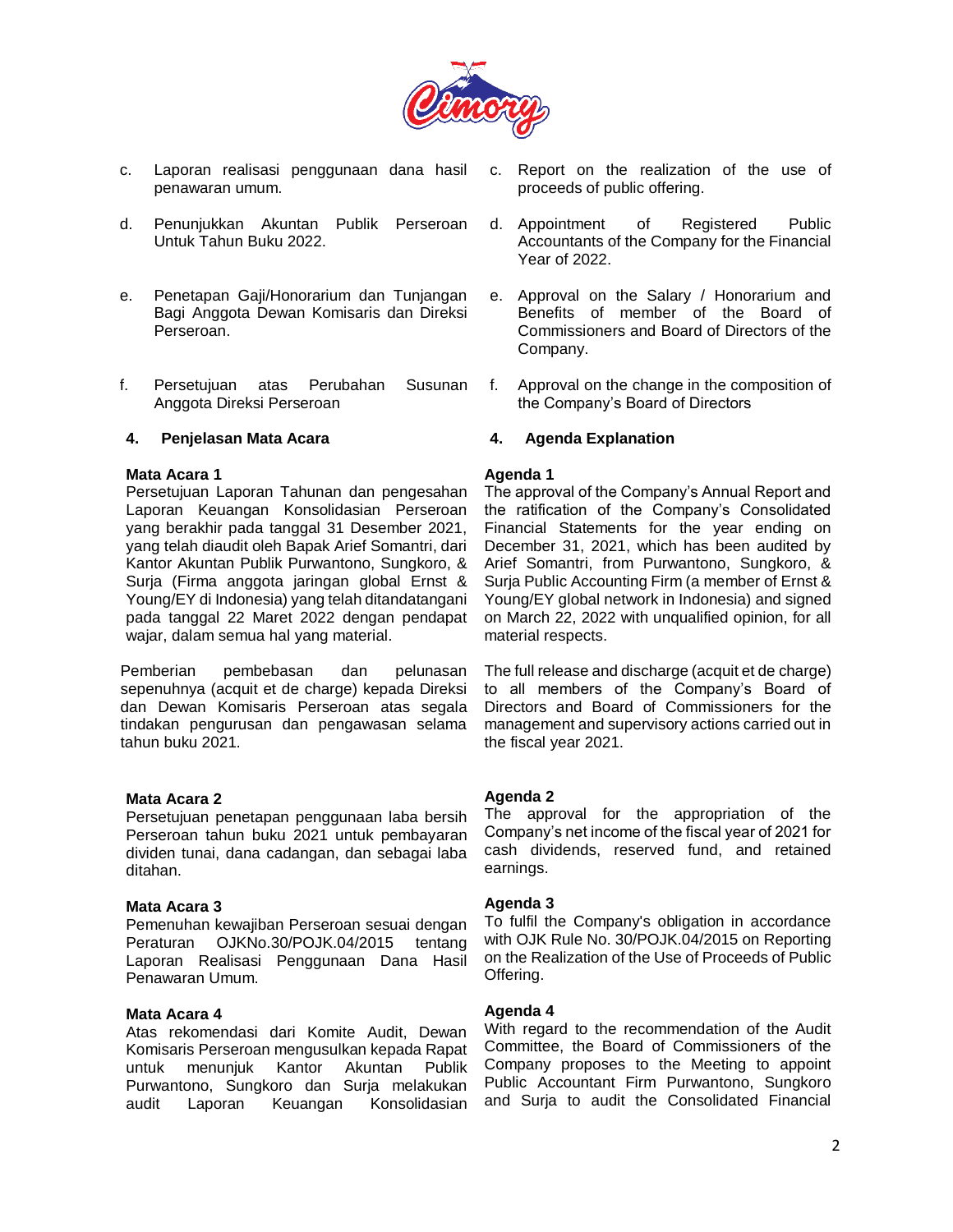

Perseroan untuk tahun buku 2022, beserta penggantinya jika terjadi perubahan.

#### **Mata Acara 5**

Persetujuan penetapan pemberian wewenang kepada Dewan Komisaris Perseroan, yang melaksanakan fungsi remunerasi, untuk menetapkan honorarium atau gaji, dan tunjangan lainnya bagi anggota Dewan Komisaris dan Direksi Perseroan untuk tahun buku 2022.

#### **Mata Acara 6**

Persetujuan untuk menerima pengunduran diri Bapak Yerki Teguh dari jabatannya sebagai Direktur Perseroan.

### **5. Peserta Rapat**

- a. Peserta Rapat adalah para pemegang saham atau kuasanya yang namanya tercatat dalam Daftar Pemegang Saham Perseroan pada tanggal **17 Mei 2022**, dan/atau pemegang saldo dalam sub rekening efek di PT Kustodian Sentral Efek Indonesia pada penutupan perdagangan saham Perseroan di Bursa Efek Indonesia pada tanggal **17 Mei 2022**.
- b. Peserta Rapat mempunyai hak untuk mengeluarkan pendapat dan/atau bertanya dan memberikan suara dalam setiap mata acara Rapat.
- c. Pimpinan Rapat berhak meminta agar mereka yang hadir membuktikan kewenangannya untuk hadir dalam Rapat, sesuai dengan persyaratan yang ditentukan dalam Pemanggilan Rapat.
- d. Peserta Rapat yang datang terlambat setelah ditutupnya masa registrasi masih dapat mengikuti acara Rapat namun suaranya tidak dihitung dan tidak dapat berpartisipasi dalam sesi tanya jawab.

Statements of the Company for the period of financial year 2022, and the replacement if there are any changes.

#### **Agenda 5**

The approval for granting the authority to the Company's Board of Commissioners, who carry out the remuneration function, to determine the honorarium or salary, and other benefits for the members of the Company's Board of Commissioners and Board of Directors for the fiscal year of 2022.

### **Agenda 6**

The approval to accept the resignation of Mr. Yerki Teguh from his position as the Company's Director.

#### **5. Participants of the Meeting**

- a. The participants of the Meeting are the shareholders or their respective attorneys whose names are registered in the Register of the Company's Shareholders on **17 th May 2022**, and/or the holders of the balances in the securities sub-accounts in PT Kustodian Sentral Efek Indonesia at the closing of trading of the Company's shares in the Indonesia Stock Exchange **17th May 2022**.
- b. The participants of the Meeting have the right to express their opinions and/or ask questions and cast votes in each agenda of the Meeting.
- c. The chairperson of the Meeting shall have the right to ask those present to prove them authority to be present in the Meeting as per the requirements set forth in the call for the Meeting.
- d. The participants of the Meeting who come late after the closing of the registration period are still allowed to attend the Meeting but their votes will not be counted and they will not be allowed to participate in the question and answer session.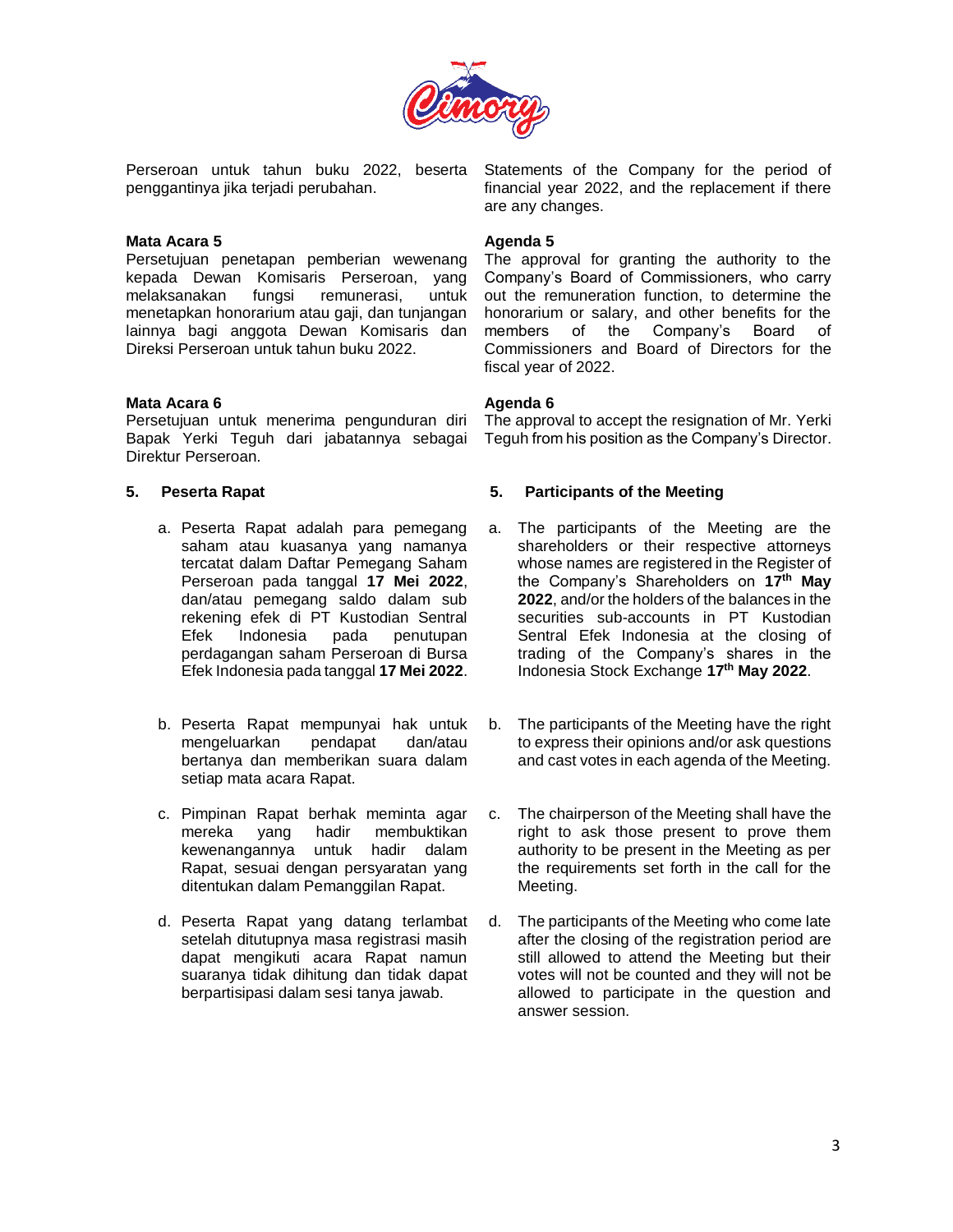

### **6. Undangan**

Pihak yang bukan pemegang saham Perseroan yang hadir atas undangan Direksi dan/atau Perseroan tidak mempunyai hak untuk mengeluarkan pendapat, memberikan pertanyaan dan memberikan suara dalam Rapat.

### **7. Bahasa**

Rapat akan diselenggarakan dalam bahasa Indonesia.

### **8. Pimpinan Rapat**

- a. Sesuai dengan Pasal 37 Peraturan Otoritas Jasa Keuangan 15/POJK.04/2020 tentang Rencana dan Penyelenggaraan Rapat Umum Pemegang Saham Perusahaan Terbuka ("POJK 15/2020") dan Anggaran Dasar Perseroan Pasal 10 ayat 11.a, Rapat dipimpin oleh seorang anggota Dewan Komisaris yang ditunjuk oleh Dewan Komisaris.
- b. Pimpinan Rapat berhak mengambil langkah-langkah yang dianggap perlu agar Rapat berjalan dengan tertib, lancar dan mencapai tujuannya.
- c. Pimpinan Rapat berhak untuk meminta agar setiap orang yang ikut serta dalam Rapat, membuktikan kewenangannya untuk hadir dalam Rapat.
- d. Pimpinan Rapat berhak meminta agar surat kuasa untuk mewakili pemegang saham diperlihatkan kepadanya waktu Rapat.

## **9. Kuorum Kehadiran**

a. Yang dapat dibicarakan dan diambil keputusannya dalam Rapat hanyalah halhal yang tercantum dalam mata acara Rapat sebagaimana dimuat dalam panggilan untuk Rapat.

### **6. Invitees**

Those who are not shareholders of the Company who attend the Meeting upon the invitation from the Board of Directors and/or the Company, do not have the rights to express their opinions, ask questions and cast votes in the Meeting.

### **7. Language**

The Meeting is held in Bahasa Indonesia.

### **8. Chairman of the Meeting**

- a. In accordance with Article 37 of No. 15/POJK.04/2020 Regarding the Plan and Implementation of the General Meeting of Shareholders of Public Companies ("POJK 15/2020") and the Company's Articles of Association Article 10 paragraph 11.a, the Meeting will be chaired by a member of the Board of Commissioners appointed by the Board of Commissioners.
- b. The Chairman of the Meeting shall be entitled to take any necessary action in order to enable the Meeting to proceed in an orderly, unhindered manner and achieve its objectives.
- c. The Chairman of the Meeting shall be entitled to require every attendee at the Meeting to prove his/her authority to attend the Meeting.
- d. The Chairman of the Meeting may request that the power of attorney to represent a shareholder is being shown during the Meeting.

### **9. Meeting Quorum**

a. Matters which can be discussed and deliberated at the Meeting shall only be issues specified in the agenda of the Meeting as set out in the invitation of the Meeting.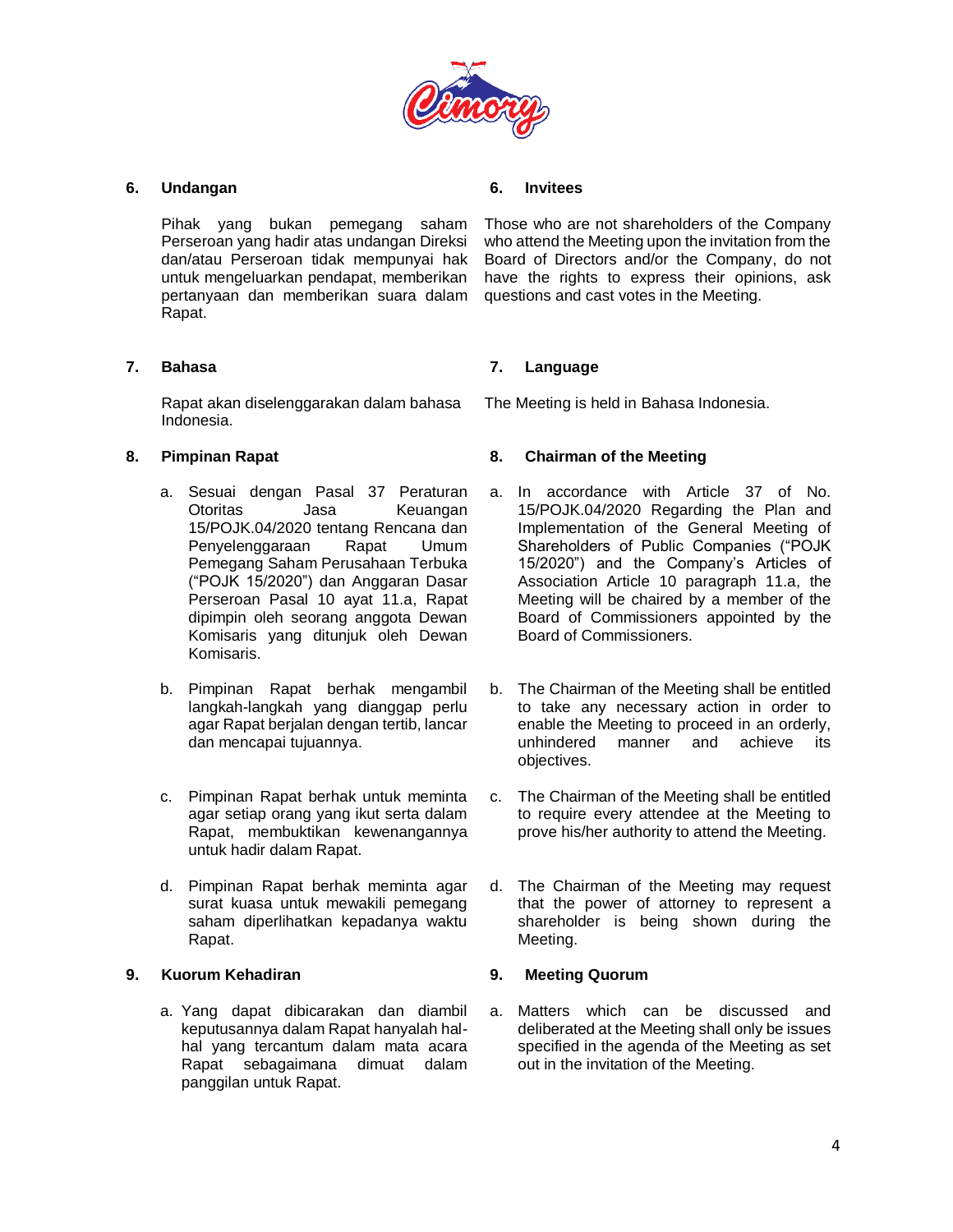

- b. Ketentuan korum kehadiran yang berlaku adalah sebagai berikut:
	- Kuorum kehadiran Rapat hanya dihitung sekali, yaitu sesaat sebelum dimulainya Rapat.
	- Berdasarkan ketentuan Pasal 42 POJK 15/2020 dan Anggaran Dasar Perseroan Pasal 11 ayat 3.a, maka Rapat dapat dilangsungkan apabila dihadiri oleh pemegang saham atau kuasanya yang sah yang mewakili lebih dari 1/2 bagian dari jumlah seluruh saham dengan hak suara yang telah dikeluarkan Perseroan.

### **10. Prosedur Bertanya dan/atau Menyatakan Pendapat**

Proses tanya jawab akan dianggap sebagai proses musyawarah mufakat sebagaimana dimaksud dalam Undang-Undang Perseroan Terbatas. Pelaksanaan tanya jawab adalah sebagai berikut:

- a. Dalam setiap mata acara Rapat, Pimpinan Rapat memberi kesempatan kepada pemegang saham atau kuasanya untuk bertanya dan/atau menyatakan pendapat.
- b. Yang berhak mengajukan pertanyaan dalam Rapat hanyalah pemegang saham Perseroan atau kuasanya yang sah yang<br>namanya tercatat dalam **Daftar** namanya tercatat dalam **Daftar Pemegang Saham Perseroan pada tanggal 17 Mei 2022** dan/atau pemilik saham Perseroan pada sub rekening efek di KSEI pada penutupan perdagangan saham di Bursa Efek Indonesia pada tanggal **17 Mei 2022**, atau kuasanya yang sah, dan telah memenuhi persyaratan sebagai peserta Rapat.
- c. Pertanyaan hanya dapat diajukan oleh para Pemegang Saham atau kuasanya yang sah pada waktu yang ditentukan, yaitu setelah selesainya pemaparan mata acara Rapat dan sebelum dilakukannya pemungutan suara.
- b. The quorum requirement for the Meeting is as follows:
	- The attendance quorum of the Meeting is counted once, prior to the start of the Meeting.
	- Pursuant to Article 42 of POJK 15/2020 and the Company's Articles of Association Article 11 paragraph 3.a, the Meeting can be held if attended by shareholders or their proxies representing more than 1/2 of the aggregate number of shares with valid voting rights.

### **10. Procedure to Submit Questions and/or Raise Comments**

The question and answer process will be considered as a consensus deliberation process as referred in the Limited Liability Company Law. The implementation of question and answer is as follows:

- a. In each agenda of the Meeting, the Chairman of the Meeting shall give an opportunity to the shareholders or their proxies to ask questions and/or comments.
- b. Shareholders who are entitled to raise questions are shareholders of the Company or their legal proxies whose names are registered in **the Company's Shareholders Register on 17th May 2022** and/or the owner of the Company's shares in the securities subaccount at KSEI as of the close of trading of shares at Indonesia Stock Exchange on **17TH May 2022**, or their valid proxies, and have met the requirements as the Meeting Participant.
- c. Questions can only be raised by the shareholders or their valid proxies at the specific time, i.e. after the explanation of each agenda item of the Meeting and before voting.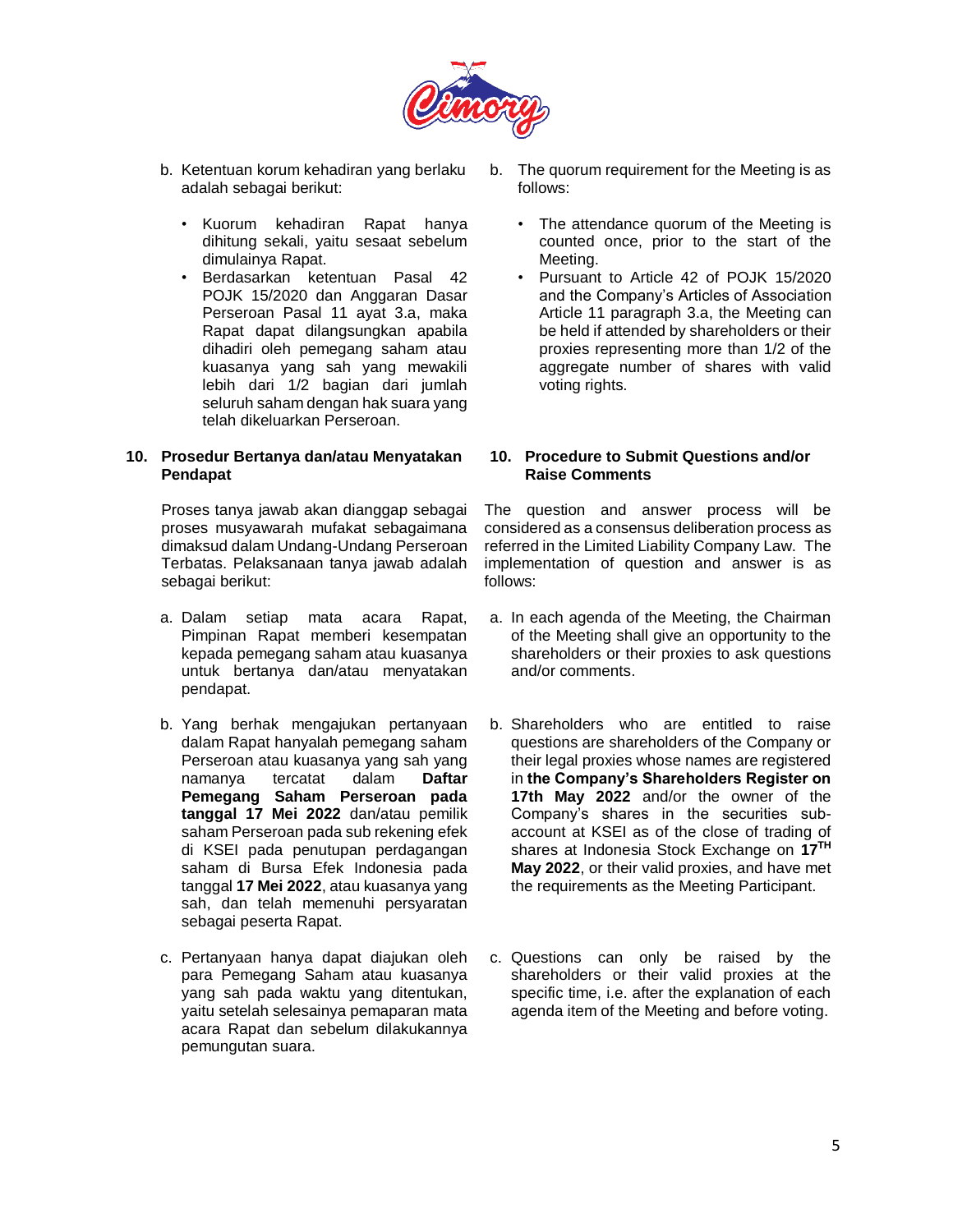

- d. Pemegang Saham Perseroan atau kuasanya yang sah yang ingin mengajukan pertanyaan dan/atau menyatakan pendapatnya, diminta untuk mengangkat tangan dan mengisi Formulir Pertanyaan yang telah dibagikan.
- e. Petugas selanjutnya akan mengumpulkan Formulir Pertanyaan yang sudah diisi lengkap oleh penanya dengan mencantumkan: mata acara Rapat, nama pemegang saham, dan jumlah saham yang dimiliki/diwakilinya, untuk kemudian akan menyerahkan Formulir Pertanyaan tersebut kepada Notaris agar dapat ditentukan relevansinya dengan mata acara Rapat.
- f. Pimpinan Rapat atau pihak yang ditunjuk oleh Pimpinan Rapat dapat menjawab atau menanggapi pertanyaan-pertanyaan dari pemegang saham yang berkaitan dengan mata acara Rapat yang sedang dibahas.
- g. Pimpinan Rapat berhak menolak untuk menjawab atau tidak menanggapi pertanyaan-pertanyaan yang menurut Pimpinan Rapat atau Notaris tidak berkaitan dengan mata acara Rapat.
- h. Bagi para pemegang saham yang hadir secara elektronik dan teregistrasi pada aplikasi eASY.KSEI, pengajuan pertanyaan dan/atau pendapat dilakuan melalui aplikasi eASY.KSEI, secara tertulis (fitur chat), dan wajib menuliskan nama pemegang saham dan jumlah kepemilikan sahamnya, lalu diikuti dengan pertanyaan atau pendapat. Jawaban pertanyaan atau tanggapan atas pendapat akan dilakukan secara tertulis.

### **11. Tata Cara Pemungutan Suara**

- a. Pemungutan suara untuk setiap mata acara Rapat, diambil dari:
	- i. suara elektronik dari e-voting pada aplikasi eASY.KSEI, yang diajukan oleh pemegang saham yang hadir secara elektronik dan teregistrasi pada aplikasi eASY.KSEI;
- d. Shareholders of the Company or their valid proxies who would like to raise questions and/or give their opinion, will be asked to raise their hands and to fill the Questions Form that has been distributed.
- e. The officer will then collect the Questions Form that has been filled completely by the questioner by stating: the agenda of the Meeting, the name of the shareholders, and the total shares owned/represented, to be delivered to the Notary to determine whether such question is relevant with the agenda of the Meeting.
- f. The Chairman of the Meeting or other party appointed by the Chairman of the Meeting will answer or give response to the questions raised by the shareholders which are related with the agenda of the Meeting in discuss.
- g. The Chairman of the Meeting is entitled to refuse to answer or give response to the questions which, in the opinion of the Chairman of the Meeting or the Notary, is not related to the agenda of the Meeting.
- h. The shareholders who attend electronically and are registered on the eASY.KSEI application, the submission of questions and/or comments is done through the eASY.KSEI application, in writing (chat feature), and must write down the name of the shareholder and the number of share ownership, then followed by questions or comments. The answers to questions or responses to comments will be made in writing.

## **11. Voting Procedures**

- a. The voting for each agenda item of the Meeting is taken from:
	- i. electronic vote from e-voting at the eASY.KSEI application, which is submitted by the shareholders who are present electronically and registered at the eASY.KSEI application;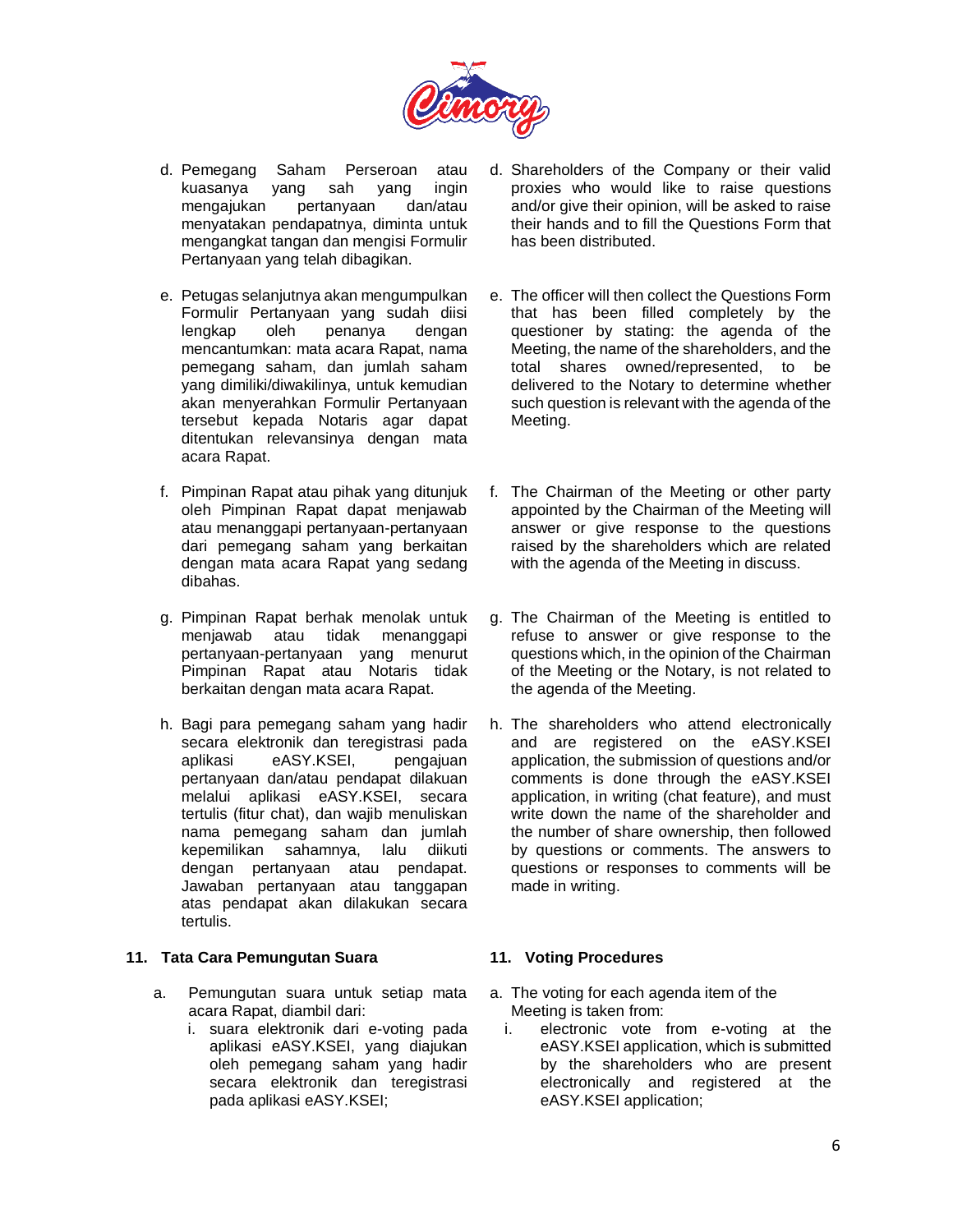

- ii. suara elektronik dari pemberi kuasa e-proxy pada aplikasi eASY.KSEI;
- iii. suara dari pemegang saham yang hadir di tempat Rapat, yang diajukan pada saat pemungutan suara untuk mata acara yang bersangkutan;
- iv. suara dari kuasa pemegang saham selain e-proxy yang hadir di tempat Rapat, yang diajukan pada saat pemungutan suara untuk mata acara yang bersangkutan.
- b. Sesuai dengan Pasal 11 ayat 2 Anggaran Dasar Perseroan, semua keputusan Rapat akan diambil berdasarkan musyawarah untuk mufakat.
- c. Jika ada Pemegang Saham atau kuasanya yang sah yang tidak menyetujui usul yang dibicarakan dalam Rapat, maka keputusan tentang usul yang sedang dibicarakan, akan diambil dengan cara pemungutan suara.
- d. Secara umum, pemungutan suara akan dilakukan secara lisan.
- e. Pemungutan secara lisan akan dilakukan dengan cara "mengangkat tangan dan memberikan formulir suara", bagi pemegang saham atau kuasa pemegang saham selain e-proxy yang hadir di tempat Rapat.
- f. Pemegang saham atau kuasa pemegang saham selain e-proxy, yang tidak setuju atau abstain, mengangkat tangan dan menyerahkan formulir suara tidak setuju atau abstain kepada petugas, setelah Pimpinan Rapat menanyakan suara yang tidak setuju atau abstain. Selanjutnya petugas akan menyerahkannya kepada Sekretaris Perusahaan untuk dicatat pada aplikasi eASY.KSEI.
- g. Pemegang saham atau kuasa pemegang saham selain e-proxy, maupun yang meninggalkan ruang Rapat pada saat pemungutan suara, yang tidak mengangkat tangan dianggap menyetujui usul yang dibicarakan dalam Rapat
- ii. electronic vote from the power of attorney for e-proxy at eASY.KSEI application;
- iii. votes from shareholders who are present at the Meeting venue, submitted at the time of voting for the agenda concerned;
- iv. votes from the shareholder proxies other than e-proxy who are present at the Meeting venue, submitted at the time of voting for the agenda concerned;
- Pursuant to Article 11 paragraph 2 of the Company's Articles of Association, all resolutions of the Meeting shall be taken based on deliberation to reach a consensus.
- c. In the event that there is a shareholder or their valid proxies who does not agree with the proposal submitted in the Meeting, a resolution regarding such proposal shall be adopted by way of voting.
- d. Generally, the voting will be conducted verbally.
- e. Verbal voting shall be carried out by "raising their hand and submitting their voting form", for shareholders or shareholders' proxies other than e-proxies who are present at the Meeting venue.
- f. Shareholders or shareholder proxies other than e-proxy who cast disagree or abstain shall raise their hands and submit their disagree or abstain voting forms to the officer after the Chairman of the Meeting ask for disagree or abstain vote. Then the officer will submit the voting forms to the Corporate Secretary to note on eASY.KSEI.
- g. Shareholders or shareholder proxies other than e-proxy who do not raise their hands, or who leave the meeting room at the time of voting, will be deemed as having approved the proposal discussed at the Meeting.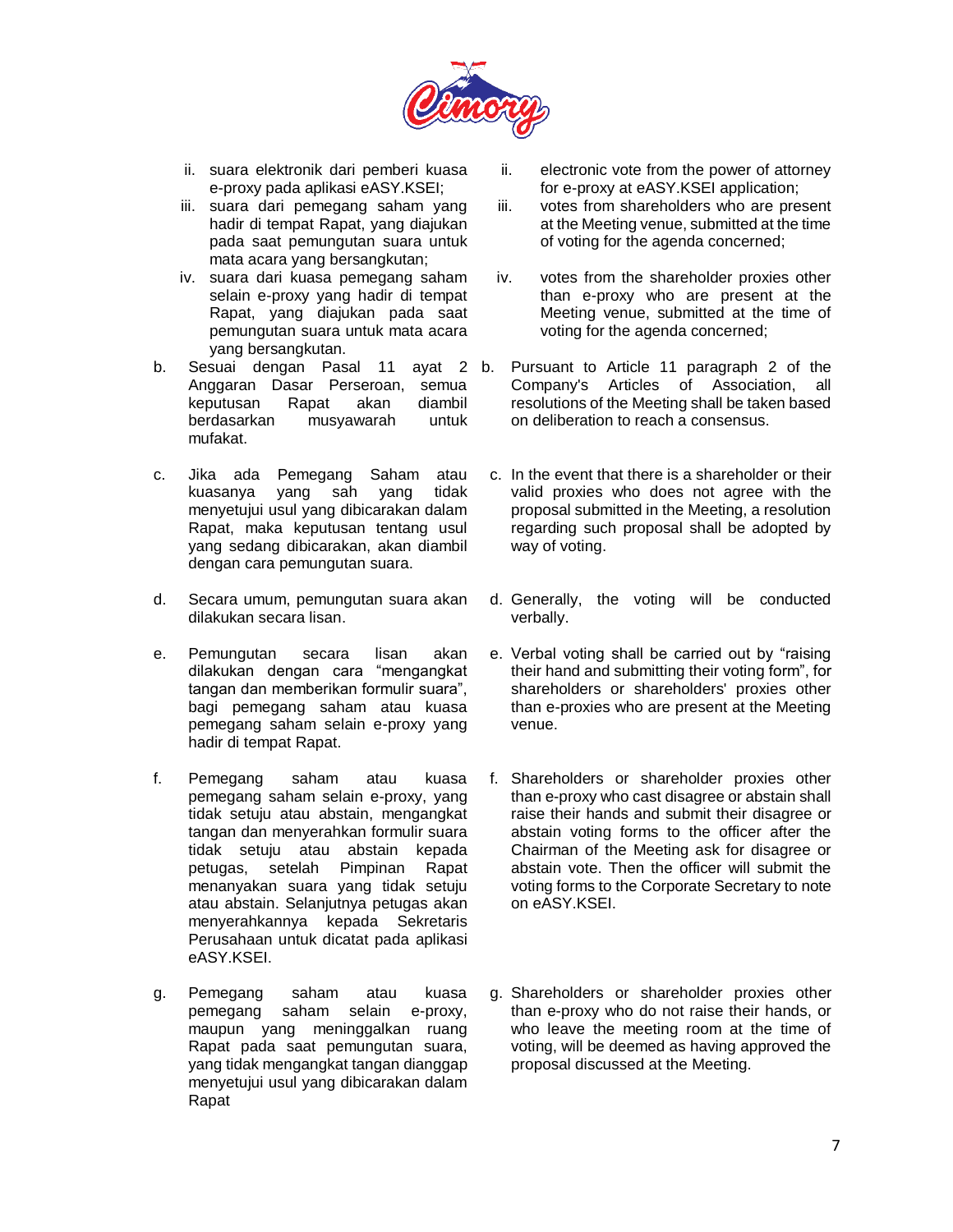

- h. Pemegang saham yang hadir secara elektronik dan teregistrasi pada aplikasi eASY.KSEI, memberikan dan memasukkan pilihan suaranya untuk setiap mata acara Rapat, baik suara setuju, suara tidak setuju maupun abstain (suara blanko), melalui aplikasi eASY.KSEI, dan apabila tidak memberikan atau memasukkan pilihan suaranya maka oleh aplikasi eASY.KSEI dianggap abstain
- i. Pemungutan suara langsung secara elektronik melalui aplikasi eASY.KSEI, untuk setiap mata acara Rapat bagi pemegang saham yang hadir secara elektronik atau memberikan kuasa secara elektronik (e-proxy) yang belum memberikan atau memasukkan pilihan suaranya.
- j. Perseroan telah menunjuk Notaris dan Biro Administrasi Efek sebagai pihak independen untuk menghitung seluruh jumlah suara tidak setuju dan abstain, setelah Sekretaris Perusahaan memasukkan seluruh jumlah suara tidak setuju dan abstain ke dalam aplikasi eASY.KSEI, dan selanjutnya Notaris akan menyampaikan hasil penghitungan suara tersebut kepada Pimpinan Rapat.

### **12. Hak Suara**

- a. Hanya pemegang saham yang namanya tercatat dalam **Daftar Pemegang Saham Perseroan pada tanggal 17 Mei 2022** dan/atau pemilik saham Perseroan pada sub rekening efek di KSEI pada penutupan perdagangan saham di Bursa Efek Indonesia pada tanggal **17 Mei 2022**, atau kuasanya yang sah dan telah memenuhi persyaratan sebagai peserta Rapat, yang berhak untuk mengeluarkan suara.
- b. Sesuai dengan Pasal 11 ayat 17 Anggaran Dasar Perseroan, pemegang saham dari saham dengan hak suara yang sah yang hadir dalam Rapat namun tidak mengeluarkan suara (abstain) dianggap mengeluarkan suara yang sama dengan suara mayoritas pemegang saham yang mengeluarkan suara dalam Rapat.
- h. Shareholders who attend electronically and are registered on the eASY.KSEI application, cast and enter their voting choices for each agenda item of the Meeting, whether they agree, disagree or abstain (blank votes), through the eASY.KSEI application, and if they do not give or enter their vote, the eASY.KSEI application will be considered as abstain.
- i. Voting electronically through the eASY.KSEI application, for each agenda item of the Meeting for shareholders who attend electronically or provide power of attorney electronically (e-proxy) who have not cast or entered their vote.
- j. The Company has appointed the Notary and the Share Registrar as independent parties to count all disagree and abstain votes, after the Corporate Secretary has entered all disagree and abstain votes into the eASY.KSEI, and then the Notary will convey the voting result to the Chairman of the Meeting.

# **12. Voting Rights**

- a. Only shareholders whose names are registered in **the Company's Shareholders Register on 17 May 2022** and/or the owner of the Company's shares in the securities subaccount at KSEI as of the close of trading at the Indonesia Stock Exchange on **17th May 2022**, or their valid proxies and have met the requirements to be the Meeting Participant, are entitled to cast their vote.
- b. Pursuant to Article 11 paragraph 17 of the Articles of Association of the Company, the shareholders with valid voting rights who attend the Meeting but do not cast any vote (abstain) shall be deemed as voting for the same as the majority vote of shareholders who cast their vote.